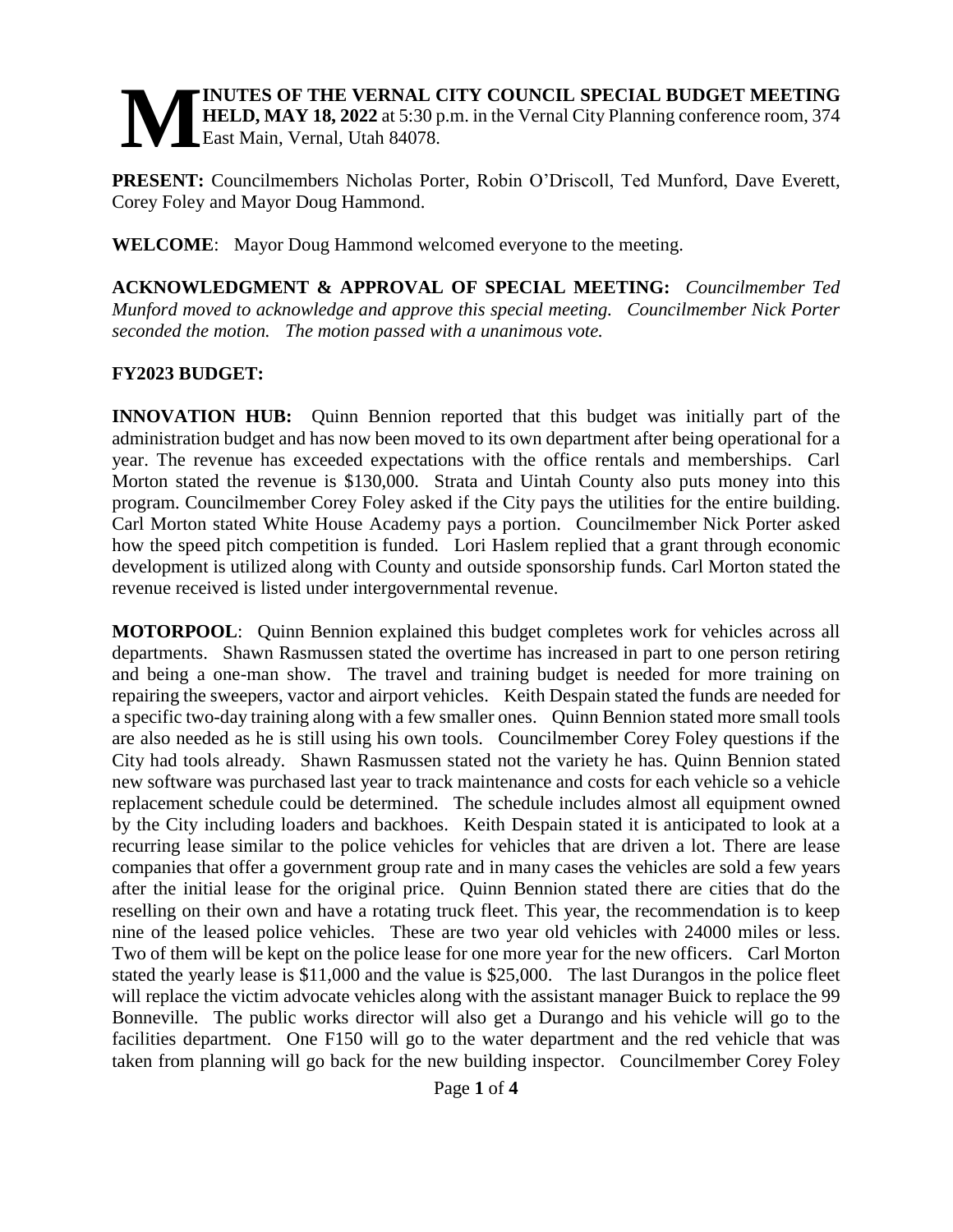# **MINUTES OF THE VERNAL CITY COUNCIL SPECIAL WORKSHOP MEETING HELD MAY 18, 2022**

asked if there was any other equipment that was a high priority. Shawn Rasmussen stated the priorities are already in this budget cycle, and there will be more next year. Quinn Bennion stated the dump trucks will need to be placed on the replacement cycle. The consensus of the Council was to approve the staff recommendation.

**PERSONNEL:** Quinn Bennion explained that he has looked at a few options for a salary increase with the help of Carl Morton and Roxanne Behunin. Last year the salary ranges were moved 1.5% and the employees received a cost of living in the amount of 2%. Because the ranges were stagnant for so long and cost-of-living amounts today, the first recommendation is to move the ranges 5%. Changing the range itself does not translate to a salary increase unless that employee falls below their range. The range can be moved before or after a cost-of-living increase. Several employees are at the top of their range and moving the range will allow them to get a raise. Moving the range does create issues when hiring new employees. The next recommendation is to give each employee a specific raise. That amount could be fifty-cents to one-dollar. Quinn explained that a study was conducted by Roxanne on what other cities were doing and the proposed raises range from specific dollar amounts to high percentages. The next option is to give a merit increase based on their performance review. The performance review is based on rates from one to five on a variety of characteristics with the average rating being 3.78. The increase can be based on a percentage of the review score for each employee. Councilmember Ted Munford stated he liked having the percentage be 50% of their score. Councilmember Corey Foley stated the supervisors have to be willing to tell employees their performance is not up to par when money is involved. Ken Campbell stated if they can't do that they should not be supervisors as that is what they were hired for. Keith Despain stated he prefers a less formal evaluation process to give the employees feedback sooner. Dylan Rooks stated his department does quarterly reviews to document issues or address attitude problems. At the end of the day the employee gets over it or doesn't. Ken Campbell agreed that quarterly works at the department level and annually at a higher level. Quinn Bennion indicated he likes the review to be tied to salary. A salary survey was conducted by Roxanne Behunin using sixteen entities that are either similar in size, or in a more rural area. Not all the cities have the same positions and departments such as the airport had to use different cities to get the data. What was discovered was if the salary scale is compared with the 5% increase it is very competitive except for 14 positions. Most of those are in the police department along with the evidence technician, utility supervisor and building official. He recommended those positions be moved up one grade. Those employees will receive a 5% increase as required by policy. The salaried positions are also low when compared with like cities although there is no policy to increase the wages. Councilmember Corey Foley stated something should be done every year to help with inflation. There was some discussion regarding a maximum adjustment. Councilmember Robin O'Driscoll suggested the lower the G-scale, the higher the adjustment. Councilmember Corey Foley asked what the cost will be in the budget. Quinn Bennion stated the staff can make a rough calculation.

**RECESS OF THE MEETING**: *Councilmember Corey Foley moved to recess this meeting to*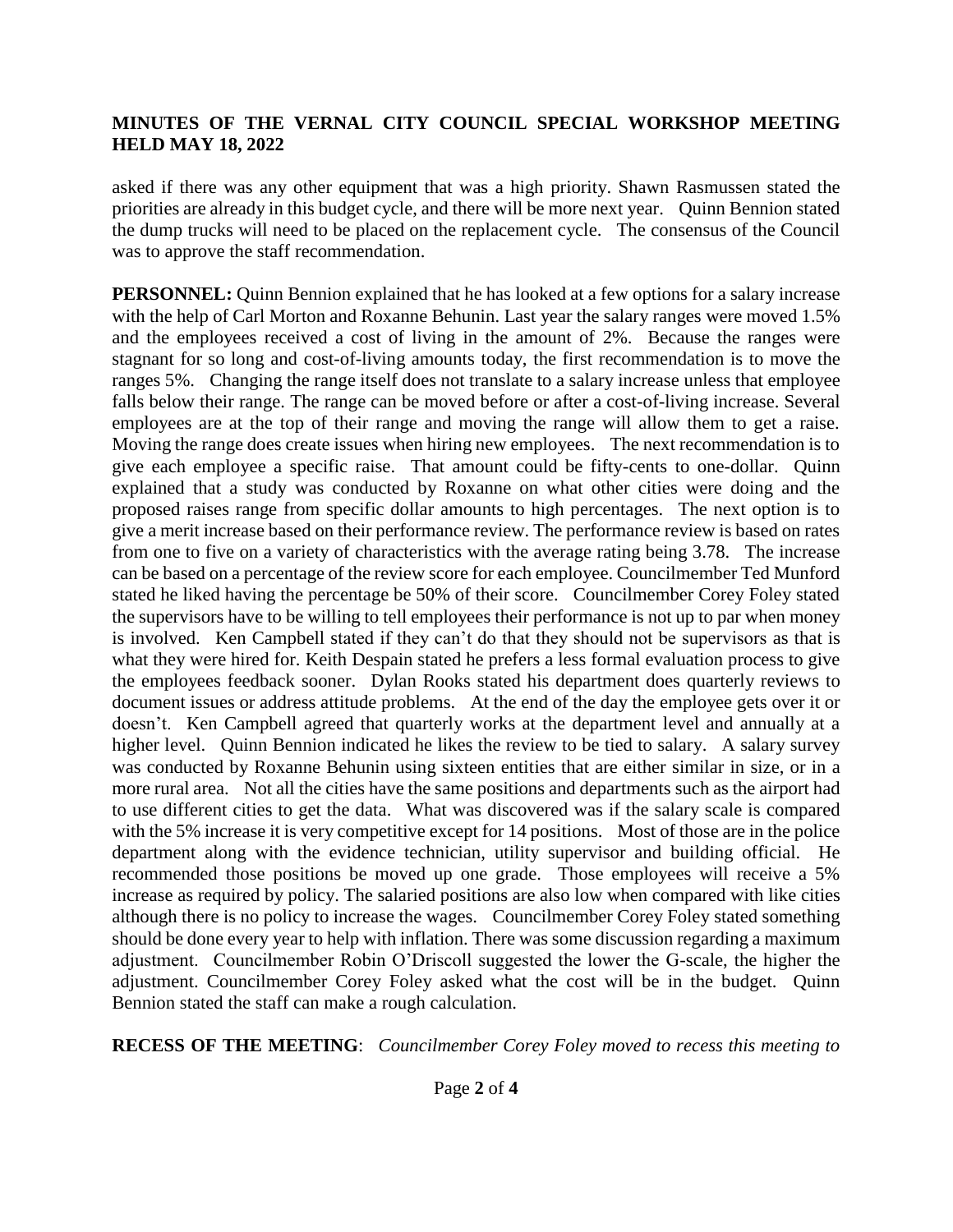# **MINUTES OF THE VERNAL CITY COUNCIL SPECIAL WORKSHOP MEETING HELD MAY 18, 2022**

*attend the regularly scheduled meeting. Councilmember Nick Porter seconded the motion. The motion passed with a unanimous vote and Mayor Doug Hammond declared the meeting recessed.* 

**RECONVENE**: *Councilmember Ted Munford moved to reconvene this special budget workshop meeting. Councilmember Robin O'Driscoll seconded the motion. The motion passed with a unanimous vote*.

# **FY2023 BUDGET – PERSONNEL**:

Councilmember Ted Munford stated he likes the idea of a \$1 cost-of-living and 50% merit based on the employees evaluation rating. Those fourteen positions that are low compared to the market study also need to be adjusted including the salaried positions. Quinn Bennion questioned if the salaried employees should get the 5% increase if their grade is increased when it is not defined by policy. Councilmember Ted Munford agreed they need to be moved as they are way below market. Councilmember Nick Porter stated it would be an easier decision if he had any sense of the dollar amount to the budget.

Quinn Bennion explained that another issue is the building official position. Those employees are in high demand throughout the State and country and they are being sought by other entities. Councilmember Ted Munford stated it is also tough to find police officers. Carl Morton questioned if the Council would prefer a maximum adjustment such as 12%, 10%, 8% etc. based on grade. Councilmember Robin O'Driscoll liked that approach. Roxanne Behunin stated there may be a few employees that hit the top of their range and cannot exceed it. Chief Dylan Rooks expressed his appreciation of the Council doing something quickly with all the other needs of the City. Councilmember Ted Munford asked the Chief how he felt about his position getting less of a raise. Dylan Rooks stated it is frustrating as he has not had a significant raise since 2009. Ken Campbell stated he felt the same, although he does not live here because of the salary. Councilmember Ted Munford asked the Council to look at the titles of the salaried employees and pointed out they are important positions. After further discussion, the consensus of the Council was to look at a salary increase of 12% for low grades, 10% for the next grades, 8% for the highest grades and 6% for salaried positions. Councilmember Ted Munford asked if the Council salaries for any other cities was based on years of service. Roxanne Behunin answered no, however, some are benefited or receive a computer or cell phone stipend. Quinn Bennion suggested the Mayor and Council wage be the same as the average of the other cities. The Council discussed a stipend for the Planning Commission and settled on \$75 per meeting be added to the salary schedule. The Council agreed to meet again on June  $1<sup>st</sup>$  to finalize the salary adjustment after the staff computes the budget impact.